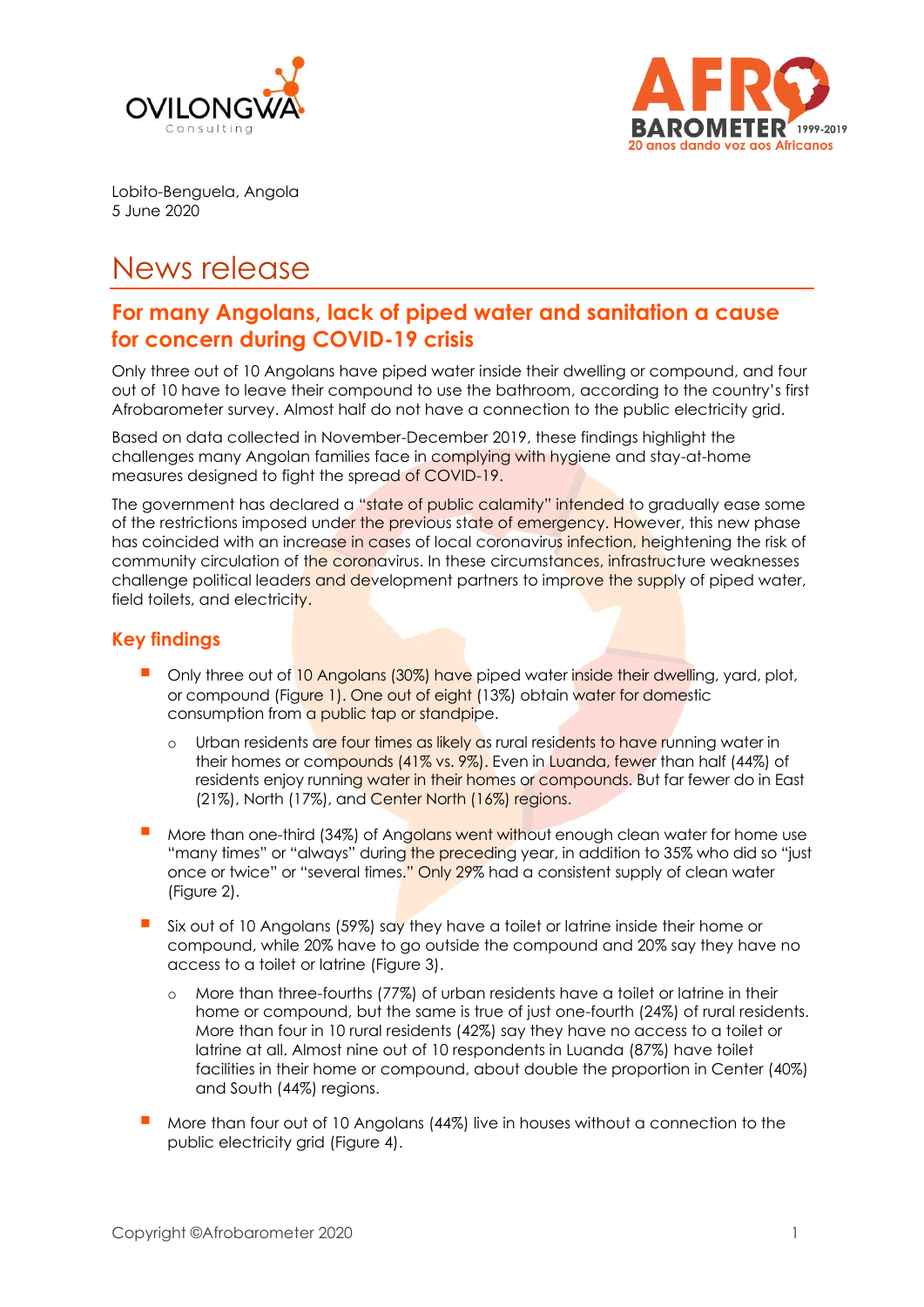

o Only one out of six rural residents (16%) have an electric connection to their homes, compared to three-fourths (74%) of urbanites. Luanda residents (84%) are more than twice as likely to enjoy an electric connection as citizens in East (37%), South (38%), and Center (38%) regions. Cabinda province also enjoys a high rate of electrification (83%).

#### **Afrobarometer surveys**

Afrobarometer is a pan-African, nonpartisan survey research network that provides reliable data on African experiences and evaluations of democracy, governance, and quality of life. Seven rounds of surveys were completed in up to 38 countries between 1999 and 2018. Round 8 surveys are planned in at least 35 countries in 2019/2020. Afrobarometer conducts face-to-face interviews in the language of the respondent's choice with nationally representative samples.

In its first survey in Angola, the Afrobarometer team, led by Ovilongwa – Estudos de Opinião Pública, interviewed 2,400 adult Angolans between 27 November and 27 December 2019. A sample of this size yields country-level results with a margin of error of +/-2 percentage points at a 95% confidence level.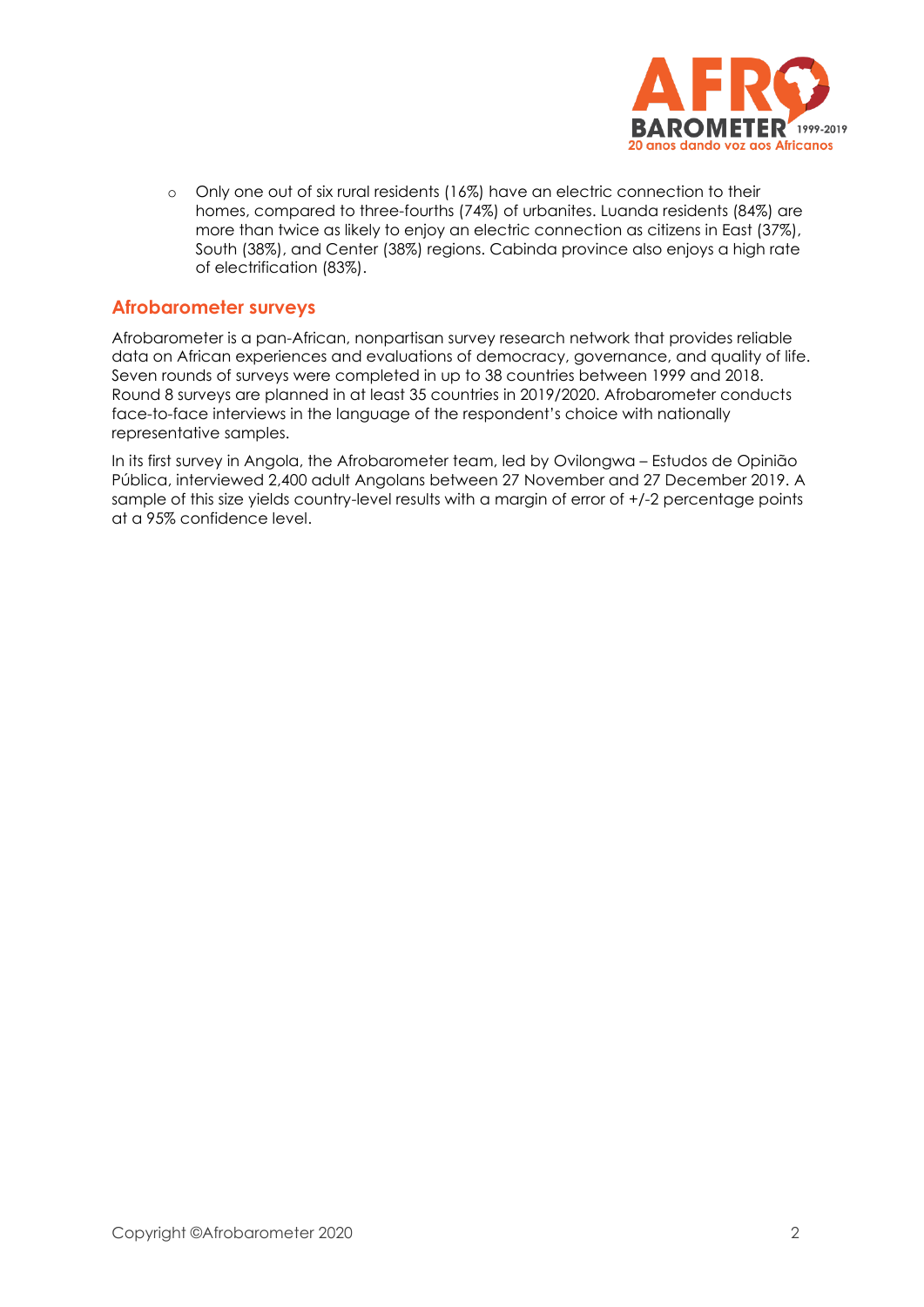

## **Charts**

**Figure 1: Source of water for domestic consumption | by region<sup>1</sup> and rural-urban** residency | Angola | 2019



*Respondents were asked: What is your main source of water for household use?*

<sup>&</sup>lt;sup>1</sup> In accordance with National Statistics Institute classifications, regions include the following provinces: North (Cabinda, Uíge, Zaire), Center North (Bengo, Cuanza Norte, Malange), Luanda, Center (Benguela, Bié, Cuanza Sul, Huambo), East (Cuando Cubango, Lunda Sul, Lunda Norte, Moxico), and South (Cunene, Huíla, Namibe). Results for Cabinda province, which are included in the North region average, are also shown separately.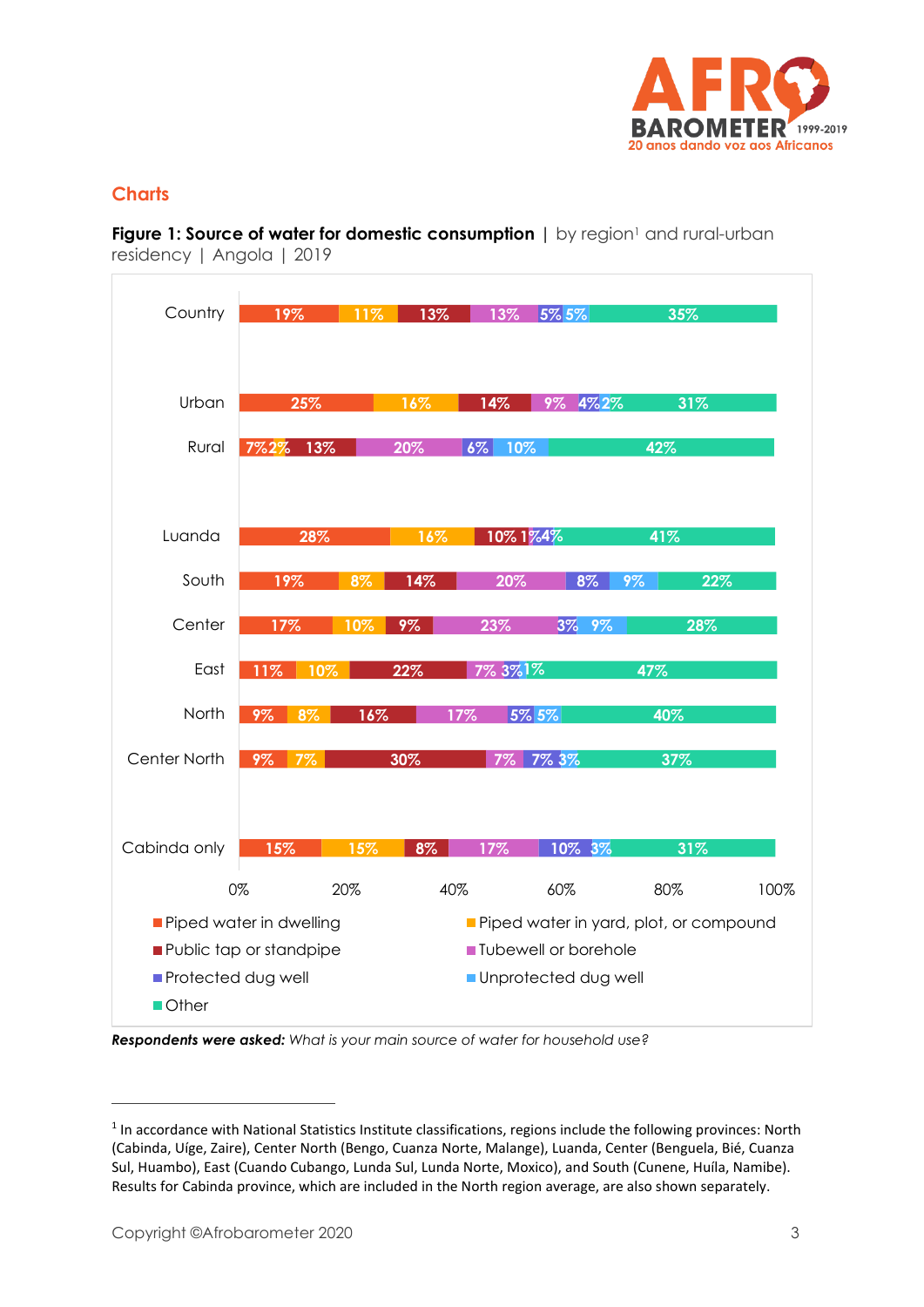



**Figure 2: Went without enough clean water for home use** | Angola | 2019

*Respondents were asked: Over the past year, how often, if ever, have you or anyone in your family gone without: Enough clean water for home use*





*Respondents were asked: Do you have a bathroom or latrine for your personal or family use? Is it inside your house, inside your yard, or outside the yard, or is there none available?*